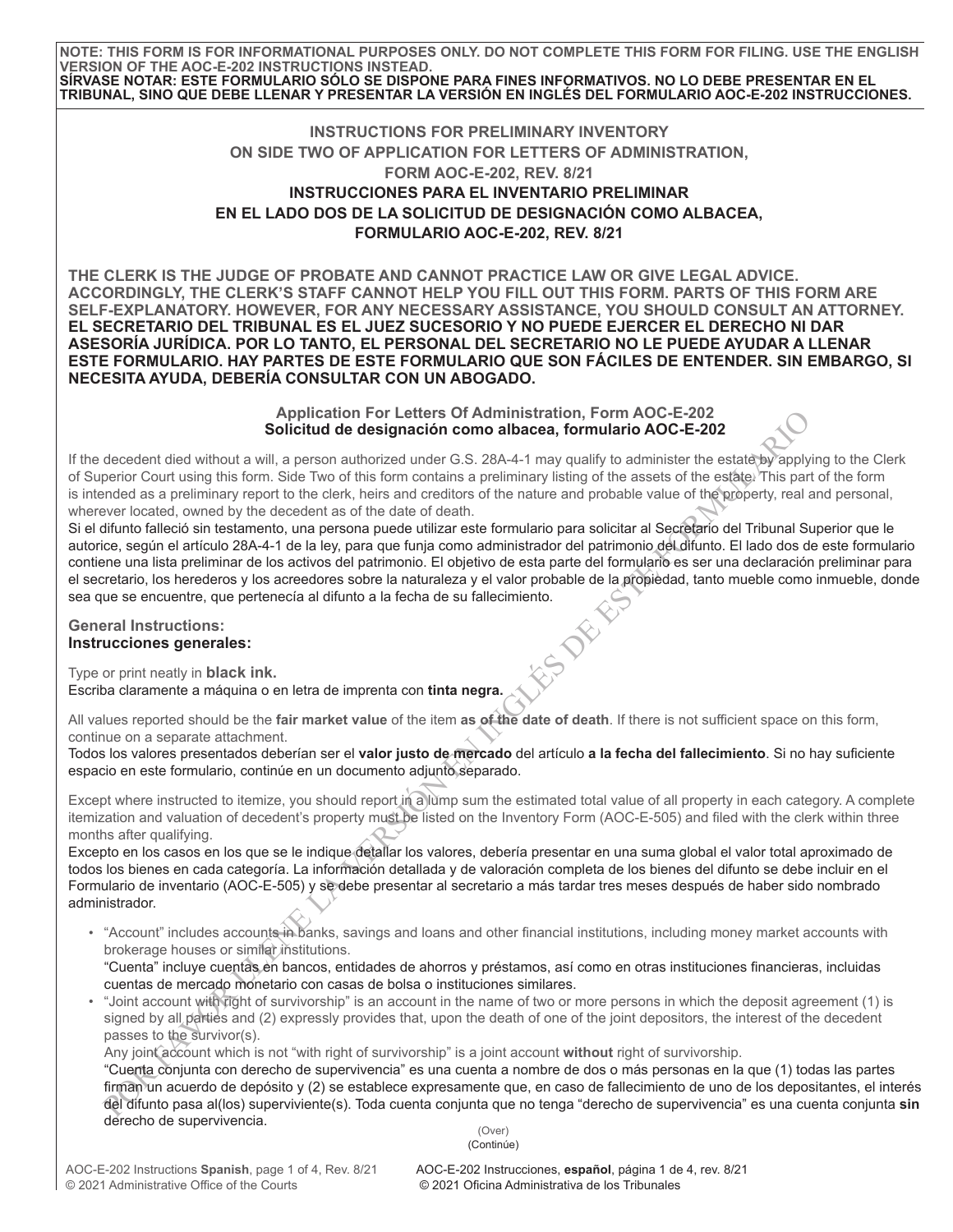|                                                                                                                                                                                                                                                                                                                                                                                                                                                                                                                                                                                                                                                                                                                                                                                                                                                                                                                                                                                                                                                                                                                                                                                                                                                                                                                                             | joint owners the interest of the decedent passes to the survivor(s). Any jointly owned security which is not owned "with right of<br>survivorship," is owned without right of survivorship.<br>"Acciones o bonos con derecho de supervivencia" son valores cuyo certificado claramente establece que en caso de fallecimiento<br>de uno de los cotitulares, el interés del difunto pasa al(los) superviviente(s). Todo valor conjunto cuya titularidad no tenga "derecho<br>de supervivencia" tiene titularidad sin derecho de supervivencia.<br>"Securities registered in beneficiary form"means stocks, bonds, or other securities officially registered with the issuer of the security<br>indicating the current owner of the security and the person who will automatically become the new owner of the security upon the<br>death of the owner." (See G.S. 41-40 et. seq.)<br>"Valores registrados con beneficiario" quiere decir acciones, bonos u otros valores registrados oficialmente con el emisor de los<br>mismos que indican al titular actual del valor y a la persona que automáticamente se convertirá en el titular nuevo del valor en caso<br>del fallecimiento del dueño". (Véase el art. 41-40 y sigs.) |  |  |
|---------------------------------------------------------------------------------------------------------------------------------------------------------------------------------------------------------------------------------------------------------------------------------------------------------------------------------------------------------------------------------------------------------------------------------------------------------------------------------------------------------------------------------------------------------------------------------------------------------------------------------------------------------------------------------------------------------------------------------------------------------------------------------------------------------------------------------------------------------------------------------------------------------------------------------------------------------------------------------------------------------------------------------------------------------------------------------------------------------------------------------------------------------------------------------------------------------------------------------------------------------------------------------------------------------------------------------------------|-------------------------------------------------------------------------------------------------------------------------------------------------------------------------------------------------------------------------------------------------------------------------------------------------------------------------------------------------------------------------------------------------------------------------------------------------------------------------------------------------------------------------------------------------------------------------------------------------------------------------------------------------------------------------------------------------------------------------------------------------------------------------------------------------------------------------------------------------------------------------------------------------------------------------------------------------------------------------------------------------------------------------------------------------------------------------------------------------------------------------------------------------------------------------------------------------------------------------------|--|--|
|                                                                                                                                                                                                                                                                                                                                                                                                                                                                                                                                                                                                                                                                                                                                                                                                                                                                                                                                                                                                                                                                                                                                                                                                                                                                                                                                             | PART I. PROPERTY OF THE ESTATE<br><b>PARTE 1. BIENES HEREDITARIOS</b>                                                                                                                                                                                                                                                                                                                                                                                                                                                                                                                                                                                                                                                                                                                                                                                                                                                                                                                                                                                                                                                                                                                                                         |  |  |
| the date of death, but do not list the account number.<br>fecha del fallecimiento, pero no escriba el número de cuenta.                                                                                                                                                                                                                                                                                                                                                                                                                                                                                                                                                                                                                                                                                                                                                                                                                                                                                                                                                                                                                                                                                                                                                                                                                     | 1. Accounts solely in the name of decedent - For each account, list the name of the institution, the account type, and the balance on<br>Cuentas a nombre exclusivo del difunto - Para cada cuenta, escriba el nombre de la institución, el tipo de cuenta, y el saldo en la                                                                                                                                                                                                                                                                                                                                                                                                                                                                                                                                                                                                                                                                                                                                                                                                                                                                                                                                                  |  |  |
| 2. Joint accounts without right of survivorship - For each account, list the name of the institution, the account type, and the<br>name(s) of the other joint owner(s), but do not list the account number. If the percentage owned by the decedent can be determined,<br>report that percentage and the value of that percentage on deposit on the date of death. If the percentage owned by the decedent<br>is unclear, report the percentage as 100%, and list the total amount on deposit on the date of death. A copy of the signature card or<br>depository contract should be attached either to this form or the inventory (AOC-E-505).<br>Cuentas conjuntas sin derecho de supervivencia - Para cada cuenta, escriba el nombre de la institución, el tipo de cuenta,<br>y el nombre de cada uno de los cotitulares, pero no escriba el número de cuenta. Si se puede determinar el porcentaje que<br>le pertenece al difunto, declare ese porcentaje con el valor de ese porcentaje de la cuenta en la fecha del fallecimiento. Si el<br>porcentaje de propiedad del difunto no es claro, declare el porcentaje como el 100 % y escriba el monto total de la cuenta en la<br>fecha del fallecimiento. Una copia de la tarjeta de firma o del contrato depositario debe acompañar a este formulario o al inventario<br>(AOC-E-505). |                                                                                                                                                                                                                                                                                                                                                                                                                                                                                                                                                                                                                                                                                                                                                                                                                                                                                                                                                                                                                                                                                                                                                                                                                               |  |  |
| 3. Stocks/bonds/securities solely in the name of decedent or jointly owned without right of survivorship - If the percentage<br>owned by the decedent can be determined, report that percentage and the value, in a lump sum, of that percentage. If the<br>percentage owned is unclear, report the percentage as 100%, and list the total value, in a lump sum, of all such stocks and bonds. A<br>detailed itemization of these assets must be reported in the Inventory (AOC-E-505).<br>Acciones / bonos / títulos a nombre exclusivo del difunto o de propiedad conjunta sin derecho de supervivencia - Si<br>se puede determinar el porcentaje que le pertenece al difunto, declare ese porcentaje y el valor, en una suma global, de ese<br>porcentaje. Si el porcentaje de propiedad no es claro, declare el porcentaje como el 100 % y escriba el valor total, en una suma<br>global, de todas esas acciones y bonos. Se debe presentar un desglose de estos activos en el Inventario (AOC-E-505).                                                                                                                                                                                                                                                                                                                                  |                                                                                                                                                                                                                                                                                                                                                                                                                                                                                                                                                                                                                                                                                                                                                                                                                                                                                                                                                                                                                                                                                                                                                                                                                               |  |  |
| 4. through 7. These categories should be self-explanatory.<br>De 4. a 7. Estas categorías deberían ser claras.                                                                                                                                                                                                                                                                                                                                                                                                                                                                                                                                                                                                                                                                                                                                                                                                                                                                                                                                                                                                                                                                                                                                                                                                                              |                                                                                                                                                                                                                                                                                                                                                                                                                                                                                                                                                                                                                                                                                                                                                                                                                                                                                                                                                                                                                                                                                                                                                                                                                               |  |  |
|                                                                                                                                                                                                                                                                                                                                                                                                                                                                                                                                                                                                                                                                                                                                                                                                                                                                                                                                                                                                                                                                                                                                                                                                                                                                                                                                             | 8. Interests in partnership or sole proprietor businesses - Report all solely owned business interest and all partnerships in which<br>the decedent was a general or limited partner. List the name of the business or partnership, the names of the surviving partners, the<br>decedent's percentage interest in that partnership, and the value of that partnership interest or business.<br>Interés en sociedad colectiva o en empresa individual - Declare todo el interés de empresa individual y todas las sociedades<br>colectivas en las que el difunto era un socio comanditado o comanditario. Escriba el nombre del negocio o sociedad, los nombres<br>de los socios supervivientes, el porcentaje de participación del difunto en esa sociedad, y el valor de esa participación o negocio.                                                                                                                                                                                                                                                                                                                                                                                                                        |  |  |
| 9. through 11. These categories should be self-explanatory.<br>De 9. a 11. Estas categorías deberían ser claras.                                                                                                                                                                                                                                                                                                                                                                                                                                                                                                                                                                                                                                                                                                                                                                                                                                                                                                                                                                                                                                                                                                                                                                                                                            |                                                                                                                                                                                                                                                                                                                                                                                                                                                                                                                                                                                                                                                                                                                                                                                                                                                                                                                                                                                                                                                                                                                                                                                                                               |  |  |
| directly to a surviving joint owner.<br>AFF                                                                                                                                                                                                                                                                                                                                                                                                                                                                                                                                                                                                                                                                                                                                                                                                                                                                                                                                                                                                                                                                                                                                                                                                                                                                                                 | 12. Estimated annual income of the estate - Income of the estate includes, for example, interest on checking and other accounts<br>opened in the name of the estate, dividends and interest on stocks and bonds owned in the name of the estate, and other income<br>to the estate. Income of the estate does not include interest on accounts, or dividends or interest on stocks or bonds, which pass<br>Ingresos anuales aproximados del patrimonio - Los ingresos del patrimonio incluyen, por ejemplo, los intereses de cuentas de<br>cheques y otras cuentas abiertas a nombre del patrimonio, dividendos e interés en acciones y bonos a nombre del patrimonio, y<br>otros ingresos del mismo. Los ingresos del patrimonio no incluyen los intereses de cuentas, ni los dividendos o los intereses de<br>acciones o bonós, que pasan directamente a un cotitular superviviente.                                                                                                                                                                                                                                                                                                                                        |  |  |

• "Stocks or bonds with right of survivorship" are securities in which the certificate clearly states that upon the death of one of the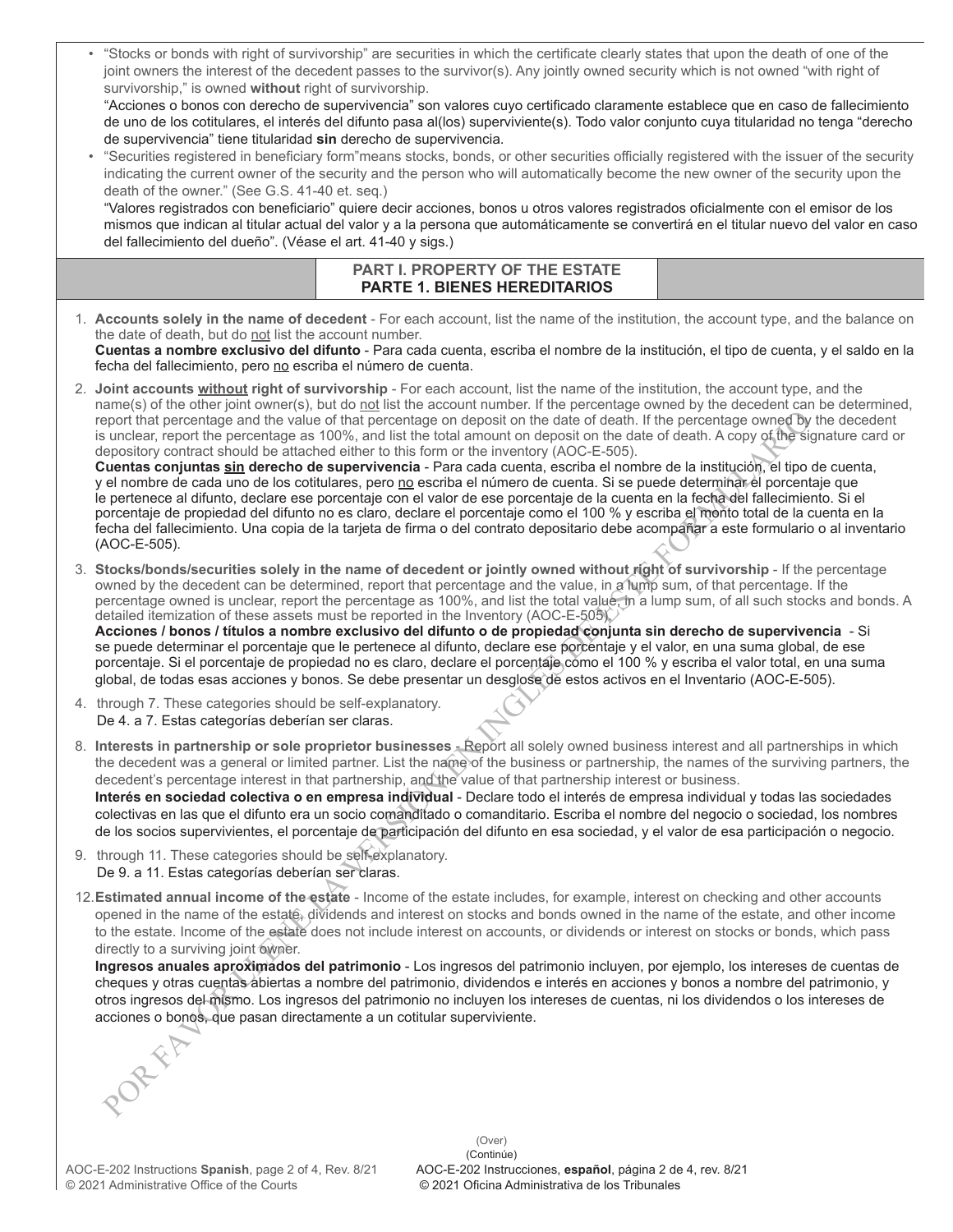## **PART II. PROPERTY WHICH CAN BE ADDED TO ESTATE IF NEEDED TO PAY CLAIMS PARTE II. PROPIEDAD QUE SE PUEDE AGREGAR AL PATRIMONIO EN CASO NECESA-RIO PARA PAGAR RECLAMACIONES**

This part of the form is used to list certain kinds of property which the decedent owned or in which the decedent had an interest during his or her life time, which are not ordinarily part of the estate, but which may be recovered by the personal representative if the assets of the estate are not sufficient

to pay all the debts of the decedent and claims against the estate. (**NOTE**: *The personal representative should NOT receive or disburse any personal property in this category prior to meeting all statutory requirements for bonds or bond increases.)*

Esta parte del formulario se utiliza para enumerar ciertos tipos de bienes propiedad del difunto o en los cuales tenía un interés durante su vida, que por lo general no son parte del patrimonio, pero que el albacea (el "representante personal") los puede restituir al patrimonio si los activos del patrimonio no son suficientes para pagar todas las deudas del difunto y las reclamaciones contra el patrimonio. (**NOTA:** *El albacea NO debería recibir ni desembolsar bienes muebles en esta categoría antes de cumplir con todos los requisitos legales para fianzas o fianzas adicionales.)*

1. **Joint accounts with right of survivorship** - List all joint accounts with right of survivorship. For each account, list the name of the financial institution, the account type, the names of the other joint owners, and the total balance on the date of death, but do not list the account number. Attach a copy of the signature card or depository contract for each such account to this form or to your Inventory (AOC-E-505).

 **Cuentas conjuntas con derecho de supervivencia** – Enumere todas las cuentas conjuntas con derecho de superviviencia. Para cada cuenta, escriba el nombre de la institución financiera, el tipo de cuenta, los nombres de los cotitulares y el saldo total en la fecha del fallecimiento, pero no escriba el número de cuenta. Una copia de la tarjeta de firma o del contrato depositario de cada una de estas cuentas debe acompañar a este formulario o al Inventario (AOC-E-505).

2. **Stocks/bonds/securities registered in beneficiary form and immediately transferred on death or jointly owned with right of survivorship** - A lump sum total of the value of all such stocks or bonds should be reported here. A detailed itemization of these assets must be reported in the Inventory (AOC-E-505). It also includes securities registered in beneficiary form and automatically transferred on death.

 **Acciones / bonos / títulos registrados con el beneficiario nombrado e inmediatamente transferidos en caso de fallecimiento o los de cotitularidad con derecho de supervivencia** - Aquí se debería declarar una suma global total del valor de dichas acciones o bonos. Se debe presentar un desglose de estos activos en el Inventario (AOC-E-505). También incluye valores registrados con el beneficiario y automáticamente transferidos en caso de fallecimiento.

3. **Other personal property recoverable** - This category includes accounts which are called "Payable On Death or Trustee Accounts" in the signature card or deposit agreement or in which the decedent otherwise established a "Tentative" or "Totten" trust. It also includes property which the decedent gave to someone in contemplation of the decedent's own death, and property transferred by the decedent, without receiving adequate consideration, with the intent to hinder, delay or defraud the decedent's creditors. If you believe there may be any property which falls into these latter categories, you may wish to consult an attorney.

Stocks/thouchies required in beneficting regime to mediating the material policies of dethar of the the state of dethar of the the state in the state of dethar of dethar of dethar of the state in the state in the state in **Otros bienes muebles que se pueden restituir al patrimonio** - Esta categoría incluye cuentas que se llaman "cuentas pagaderas al fallecer o cuentas en fideicoimiso para" en la tarjeta de firma o acuerdo de depósito o en las que el difunto estableció de otra manera un fideicomiso "tentativo" o "Totten". También incluye bienes que el difunto dio a alguien por causa de su muerte y bienes que el difunto transfirió, sin recibir contraprestación apropiada, con la intención de obstaculizar, retrasar o defraudar a los acreedores del difunto. Si usted cree que puede haber bienes que entran en estas últimas categorías, si lo desea, puede consultar con un abogado.

4. **Real estate owned by decedent and not listed elsewhere** - (NOTE: *Real estate owned by the decedent and spouse as tenants by the entireties should be reported in Part III. Do not report real estate in which the decedent had an interest only for his or her lifetime.)* All other interests in real estate owned by the decedent should be reported here in a lump sum using fair market values as of date of death. A more detailed listing and identification of the properties should be made in the Inventory (AOC-E-505).

 **Bienes inmuebles propiedad del difunto y no declarados en ningún otro lado** - (NOTA: *Se deberían declarar los bienes inmuebles de tenencia conjunta entre el difunto y su cónyuge en la Parte III. No declare bienes inmuebles en los que el difunto tenía un interés solamente en vida.)* Los demás intereses en bienes inmuebles propiedad del difunto deberían ser declarados aquí en una suma global que utiliza los valores justos del mercado a la fecha del fallecimiento. Se debería preparar una lista más detallada e identificar los bienes inmuebles en el Inventario (AOC-E-505).

| <b>PART III. OTHER PROPERTY</b> |  |
|---------------------------------|--|
| <b>PARTE III. OTROS BIENES</b>  |  |

This part of the form is used to include certain property, rights and claims which are not administered by the personal representative as part of the decedent's estate and which the personal representative can not generally recover to pay debts of the decedent or claims against the estate. However,

this property may be included in the value of the "estate" for federal or state estate and inheritance tax purposes, or which are listed for the information of heirs and others to whom the property may pass.

Esta parte del formulario se utiliza para indicar ciertos bienes, derechos y reclamaciones que no administra el albacea como parte del patrimonio del difunto y que por lo general el albacea no puede restituir al patrimonio para pagar deudas del difunto o reclamaciones contra el patrimonio. Sin embargo, estos bienes se pueden incluir en el valor del "patrimonio" con fines relacionados con impuestos estatales o federales sobre sucesiones, o que están enumerados para información de los herederos u otros a los que puedan pasar los bienes. (Over)

AOC-E-202 Instructions **Spanish**, page 3 of 4, Rev. 8/21 © 2021 Administrative Office of the Courts

AOC-E-202 Instrucciones, **español**, página 3 de 4, rev. 8/21 © 2021 Oficina Administrativa de los Tribunales (Continúe)